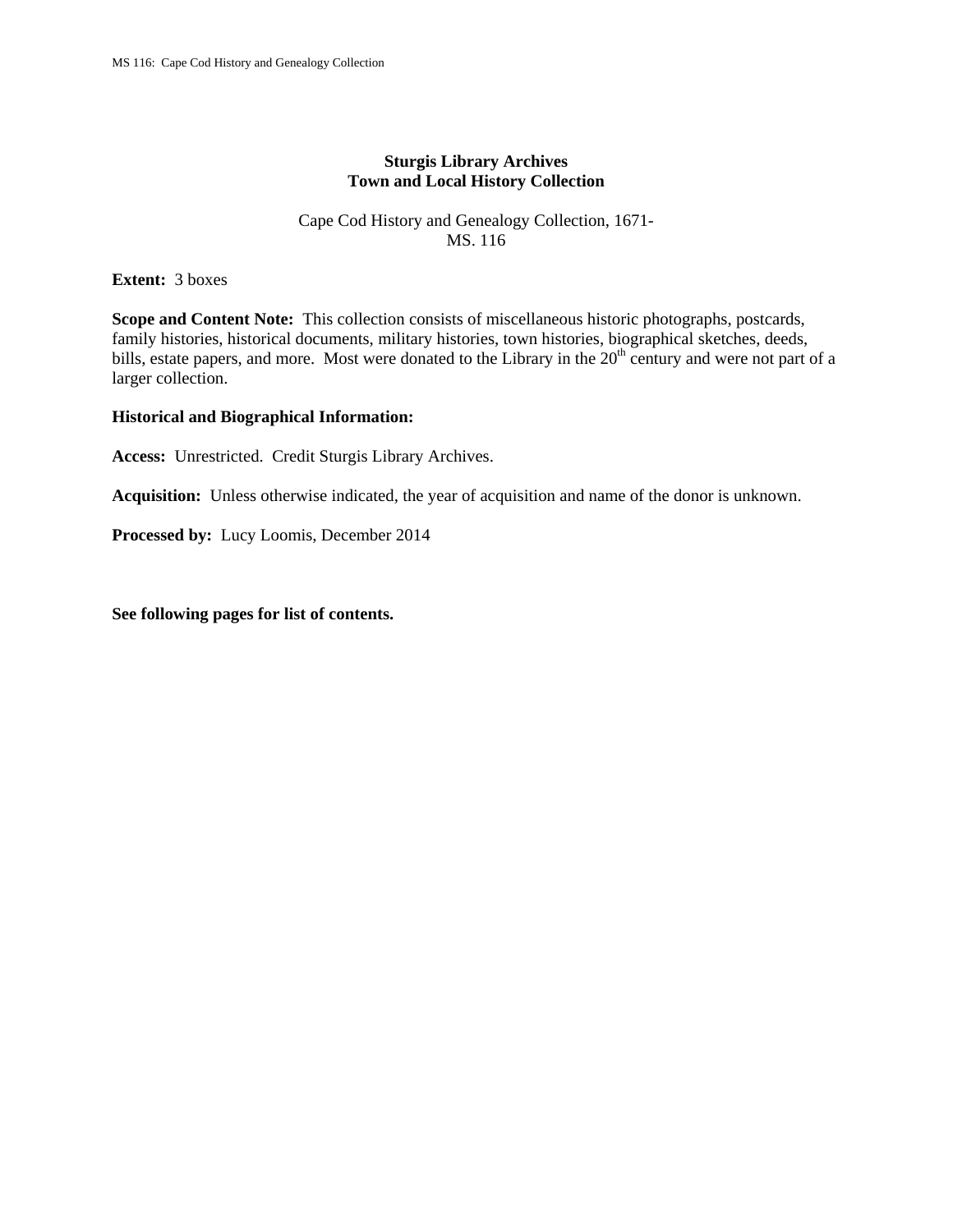#### Box 1 Photographs and postcards

- Fldr 1 *Barnstable School photograph circa 1893/4*. Schoolhouse unknown. A list of students is included along with a coy of the photograph with each person numbered and indexed. Also included is an article from the Barnstable Patriot, June, 1893, relating the graduation exercised of some of the students.
- Fldr 2 *Real photo postcard circa 1913 / WWI era Light Artillery MVM* (Massachusetts Volunteer Militia) at mess during target practice, West Barnstable, MA
- Fldr 3 *Blue Tavern, Barnstable postcards, stationary, history.* Built 1926; burned down 1985.
- Fldr 4 *National Washington Monument Certificate and leather daguerreotype case.* These items were given to Cap. Loring Crocker to acknowledge a donation made to the fund to construct the Washington Monument. The design pictured on the certificate and case was the one first conceived by Architect Robert Mills, but eventually abandoned. The daguerreotype photo in the case is presumed to be of Loring Crocker. The certificate has facsimile signatures of James K. Polk, John Quincy Adams, Albert Gallatin, Daniel Webster, and Henry Clay. Also included is an appeal to Loring Crocker's son Alfred requesting a donation to the National Civic Hall and Peace Memorial.
- Fldr 5 *Howes Family Photographs #1.* Includes images of unidentified people as well as Howes family members and friends, including Mrs. Florence Hallett, Capt. Joseph Howes, Grandma Howes, Grandfather Howes, husband of (Grandmother) Marta Curtis Howed, Hannah Knowles, Mary Abbie March, William Moore, Janine Myrick, and D. L. Kebbon Stearns.
- Fldr 6 *Howes Family Photographs #2.* Includes images of Dorothy Howes, buildings (including New Church, Yarmouth Port), group photos including milliners & ladies selling lace, group at ocean, Boston Rubber Co. Baseball Team, and a group portrait of men posing on a stage, many dressed in women's clothes for a theater production of some sort.

Also included in this folder are documents:

- Jordan Marsh bill of sale Jos Howes 1894
- Yarmouth Grange brochure 1910
- Barnstable County Woman's Christian Temperance Union
- Obituaries of Martha H. Howes and Alice Matthews
- Marriage notied May Matthews and Joshua Eldridge Howes
- Letter to Mr. Matthews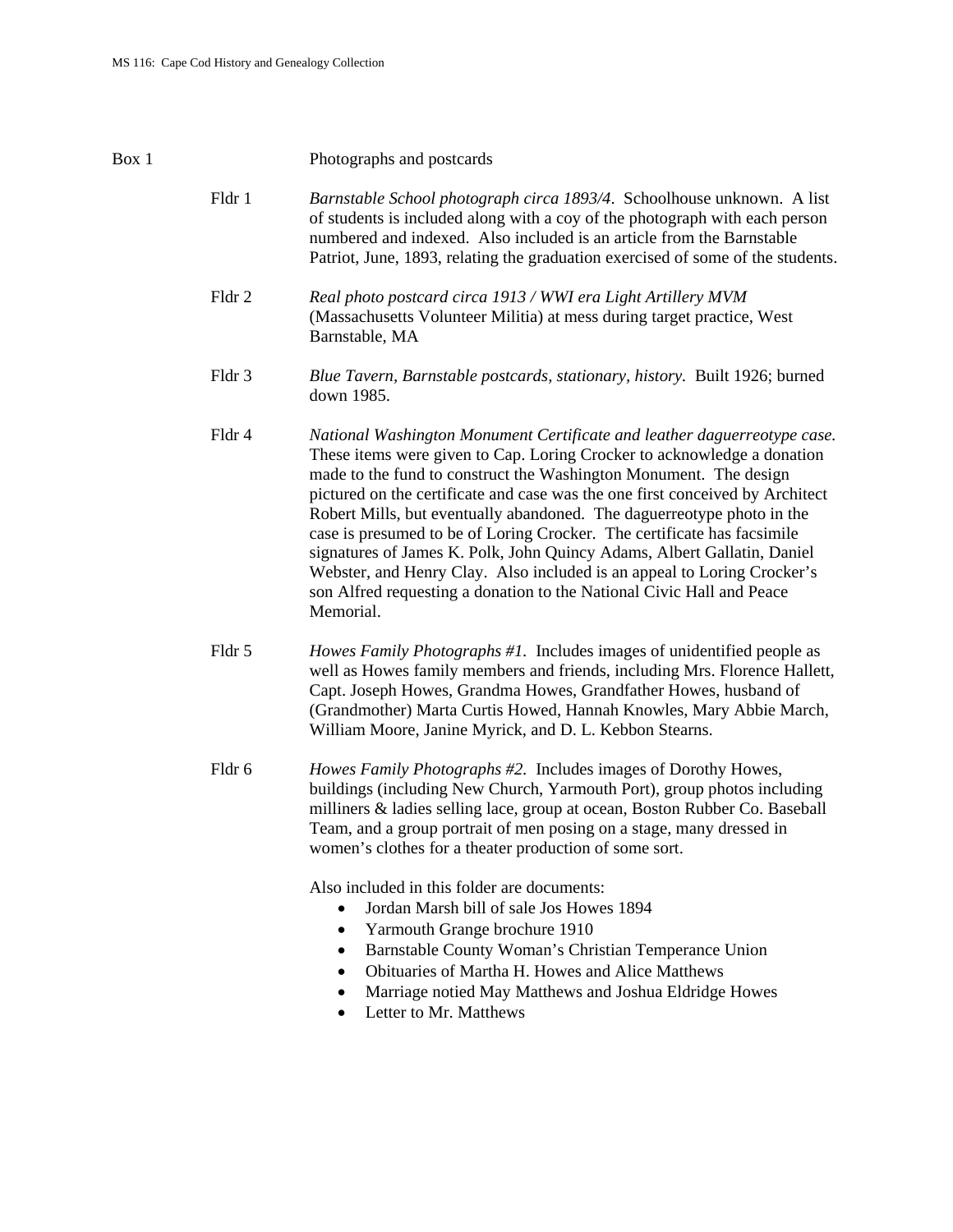| Box 1 |        | Photographs and postcards (continued)                                                                                                                                                                                                                                                                                                                                                                                            |
|-------|--------|----------------------------------------------------------------------------------------------------------------------------------------------------------------------------------------------------------------------------------------------------------------------------------------------------------------------------------------------------------------------------------------------------------------------------------|
|       | Fldr 7 | Thacher Family photographs and documents. Includes photographs and<br>documents related to Louise Thacher, John Thacher and unidentified<br>relatives.                                                                                                                                                                                                                                                                           |
| Box 2 |        | <b>Genealogical and family documents and papers</b>                                                                                                                                                                                                                                                                                                                                                                              |
|       | Fldr 1 | Excerpts from the Silvanus Bourne Family Bible and List of Negroes Born in<br>this House. According to a note in the folder, Silvanus Bourne lived in the<br>"Gay Wier" house on Millway in Barnstable Village.                                                                                                                                                                                                                  |
|       | Fldr 2 | Book of poems printed in the Barnstable Patriot 1844-1860 by Phebe<br>Chamberlain.                                                                                                                                                                                                                                                                                                                                               |
|       | Fldr 3 | Documents related to Schooner Marl and Bark Mabel, Alfred and Loring<br>Crocker.                                                                                                                                                                                                                                                                                                                                                 |
|       | Fldr 4 | Giles Holbrook documents 1841-1850. Letters, petitions, etc.                                                                                                                                                                                                                                                                                                                                                                     |
|       | Fldr 5 | Thornton Kirkland Lothrop documents Part 1<br>Thornton Kirkland Lothrop married William Sturgis' granddaughter Anne<br>Maria (Gar) Hooper. Anne Hooper Lothrop was a long-time Trustee of the<br>Sturgis Library                                                                                                                                                                                                                 |
|       |        | 2 letters from Oliver Wendell Holmes, one undated and one dated 1886,<br>٠<br>both written from 296 Beacon Street<br>Sturgis/Hooper/Mason genealogical chart<br>٠<br>Letter from Jenny ____ regarding Hooper genealogy<br>Hooper family fan chart<br>Hooper family tree<br>Letter from Edward Everett, 1849, in envelope with signatures cut from<br>$\bullet$<br>various correspondence<br>Miscellaneous correspondence/letters |
|       | Fldr 6 | Thornton Kirkland Lothrop documents Part 1<br>Copies of British records relating to the Hooper family<br>Chancery proceedings Ante 1714 Hooper<br>Probate Court Archdeaconry of Exeter - Hooper 1541-1703(/)<br>Hooper wills in the Consistory Court of Gloucester 1543-1640s<br>Robert Hooper will 1667 and Barbados monument inscriptions<br>Miscellaneous Hooper records                                                      |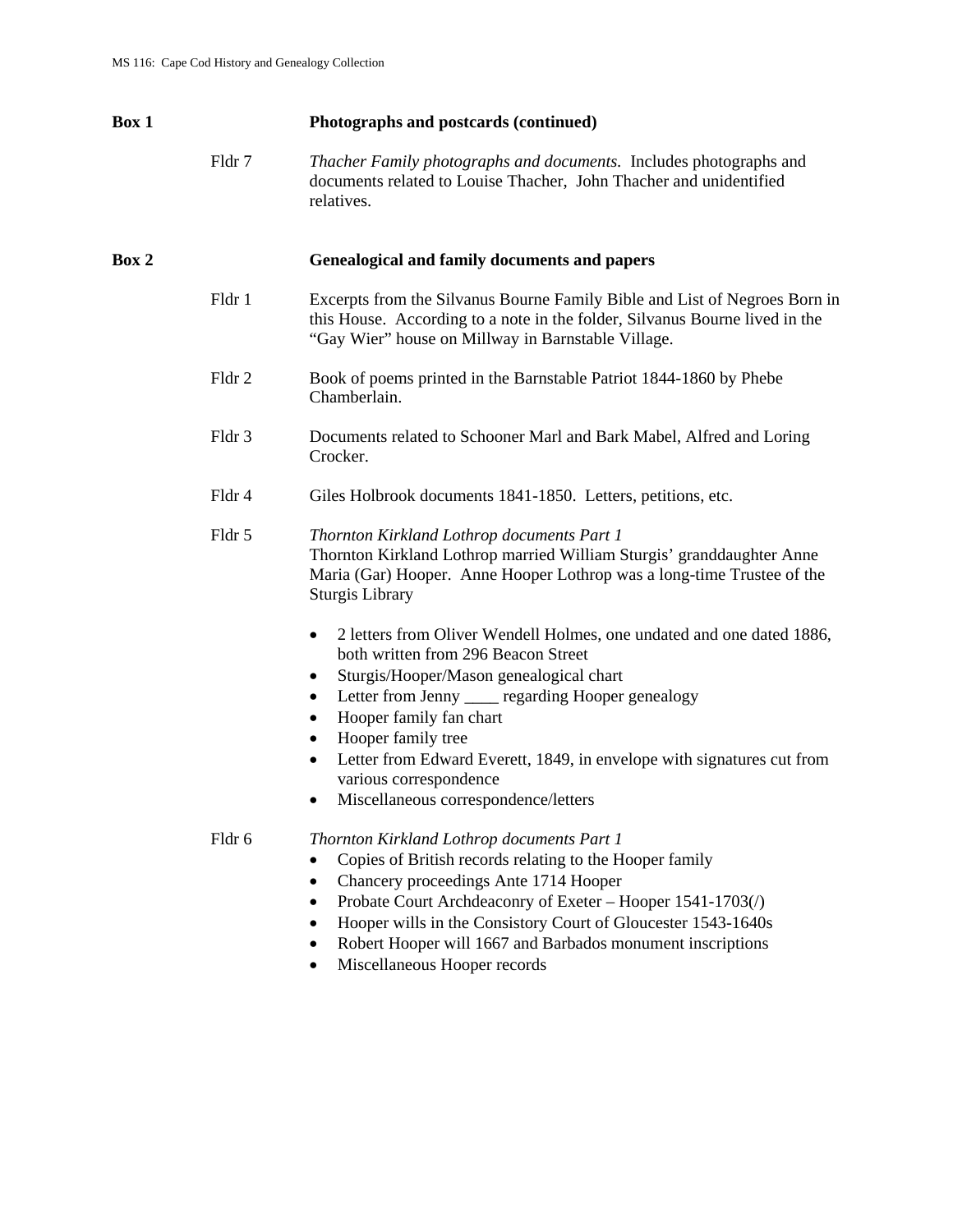| Box 2 |         | Genealogical and family documents and papers continued                                                                                                                                      |
|-------|---------|---------------------------------------------------------------------------------------------------------------------------------------------------------------------------------------------|
|       | Fldr 7  | Genealogies of the Rider family of the Cape. Also the Sparrows of Eastham<br>and Orleans by Josiah Paine of Harwich.                                                                        |
|       | Fldr 8  | Sears family documents – wills, estate papers, etc. circa 1700s                                                                                                                             |
|       | Fldr 9  | Charles Thacher, Justice of the Peace. Yarmouth Marriage certificates and<br>other documents. $1840s - 1880s$                                                                               |
|       | Fldr 10 | Miscellaneous documents 1734-1852                                                                                                                                                           |
|       |         | 1. 1667 Deed between Tispaquin, otherwise called Black Sachem, and his<br>wife Amy – land to Henry Wood (2 early copies)                                                                    |
|       |         | 1671 Richard Bourne document<br>2.                                                                                                                                                          |
|       |         | 1678 Barnstable document<br>3.                                                                                                                                                              |
|       |         | 1725 Release of 50 pounds to Hopefull Snow, widow of Ebenezer Snow<br>4.<br>of Eastham, for support of "her numerous family of small children."<br>Signed by John Otis, Esq.                |
|       |         | 1728 Precinct meeting proceedings, Yarmouth, September 1725. Signed<br>5.<br>by Joseph Howse, Joseph Rider, Joseph Bassett, and Josiah Miller.                                              |
|       |         | 1733-1735 Statement of Nathaniel Rider regarding dispute about<br>6.<br>payment for storage of grain. Names include Nathaniel Rider, Richard<br>Knowles, Caleb Lumbert, and Samuel Godfrey. |
|       |         | 1758 Edward Bacon & Thomas Gorham of Barnstable. Indenture of<br>7.<br>Ebenezer Pepery (?), Indian boy, indentured to the late Mehitable Lewis                                              |
|       |         | 8.<br>1769 Bill of James Robson to Samuel Sturgis for supplies                                                                                                                              |
|       |         | 9. 1769-1770 Itemized bill for services and supplies – possibly supplied to<br>the county – payable to Cornelius Crocker                                                                    |
|       |         | 10. 1774 Deed for pew at East Meeting House assigned from Abigail<br>Freeman to Joseph Davis                                                                                                |
|       |         | 11. 1779 Deed between Nathaniel Hinckley and Zaccheus Jenkins, signed by<br>Joseph Otis.                                                                                                    |
|       |         | 12. 1782 Deed between Daniel Davis and Joseph Davis for land in<br>Barnstable.                                                                                                              |
|       |         | 13. 1803 Bill for items purchase at auction by Daniel Crocker.                                                                                                                              |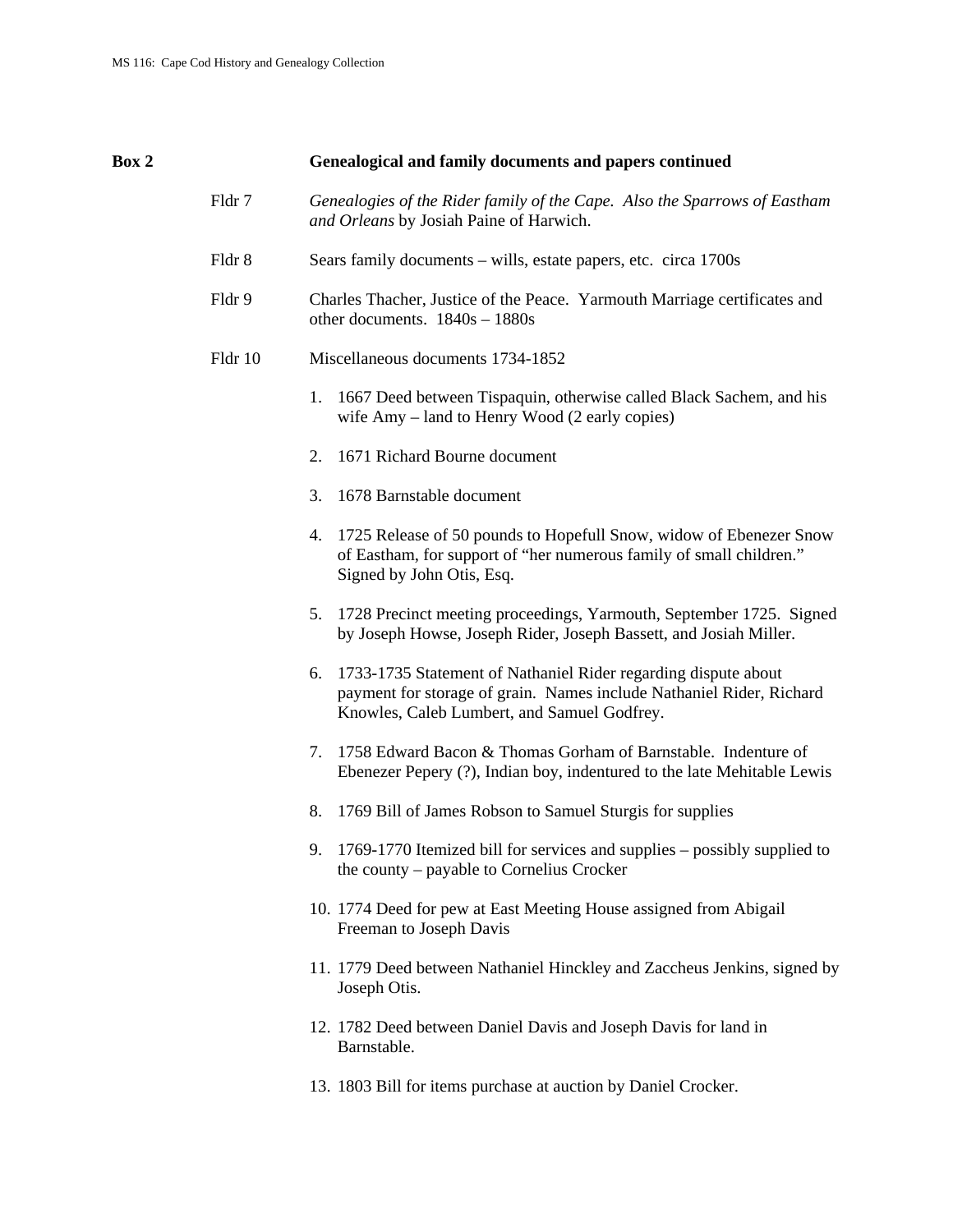**Box 2** Fldr 10 Miscellaneous documents 1734-1852 continued 14. 1805 Pew deed, Yarmouth Meeting House, Thomas Black to Richard Gray 15. 1817-1820s Notes, accounts, etc. of John Davis (3 documents) 16. 1822 Intention of marriage certificate, Nathan Rogers of Orleans and Phebe Allen of Harwich, Nov 27, 1822 17. 1825 Proof of Citizenship and physical description of Henry Parker, American Seaman, Collections Office, District of Charlestown, South Carolina 18. 1825/1840 Deed and estate papers, John and Benjamin Foster. (3 documents) 19. 1835 Certificate of enrollment for carrying on the coastal trade, Port of Barnstable, Adino Paddock, Master of the Sloop Helen. 20. 1835 Land deed, Calves Pasture, Barnstable, Elijah Loring to William Loring. 21. 1839 Notice to Barnstable, Massachusetts Whigs to remind them of the importance of voting. Lists Whig candidates from around the state. 22. 1852 Report of S.B. Phinney, Delegate from the Cape Cod Conference to Saratoga NY, National Conference of Unitarian and other Christian Churches. **Box 3 Historical documents and papers**  Fldr 1 1763 Expenditures for the Building of Courthouse / Eben Bacon [Barnstable]. (Believed to be the building that is now, in 2014, the Old Colonial Courthouse/Tales of Cape Cod.) Fldr 2 1766 Some Account of Smallpox in the Town of Chatham Fldr 3 1806 Roster of the Officers of the  $2<sup>nd</sup>$  Regiment,  $3<sup>rd</sup>$  Brigade,  $5<sup>th</sup>$  Division Militia Cape Cod Fldr 4 1811 Mercy Otis Warren letter to he publisher Fldr 5 1833 Experiences of five Christian Indians of the Pequod Tribes by William Apes. Fldr 6 1838 Attorney General's Opinion on the Commonwealth Title to the Provincelands in the Town of Provincetown, Senate Report No. 43